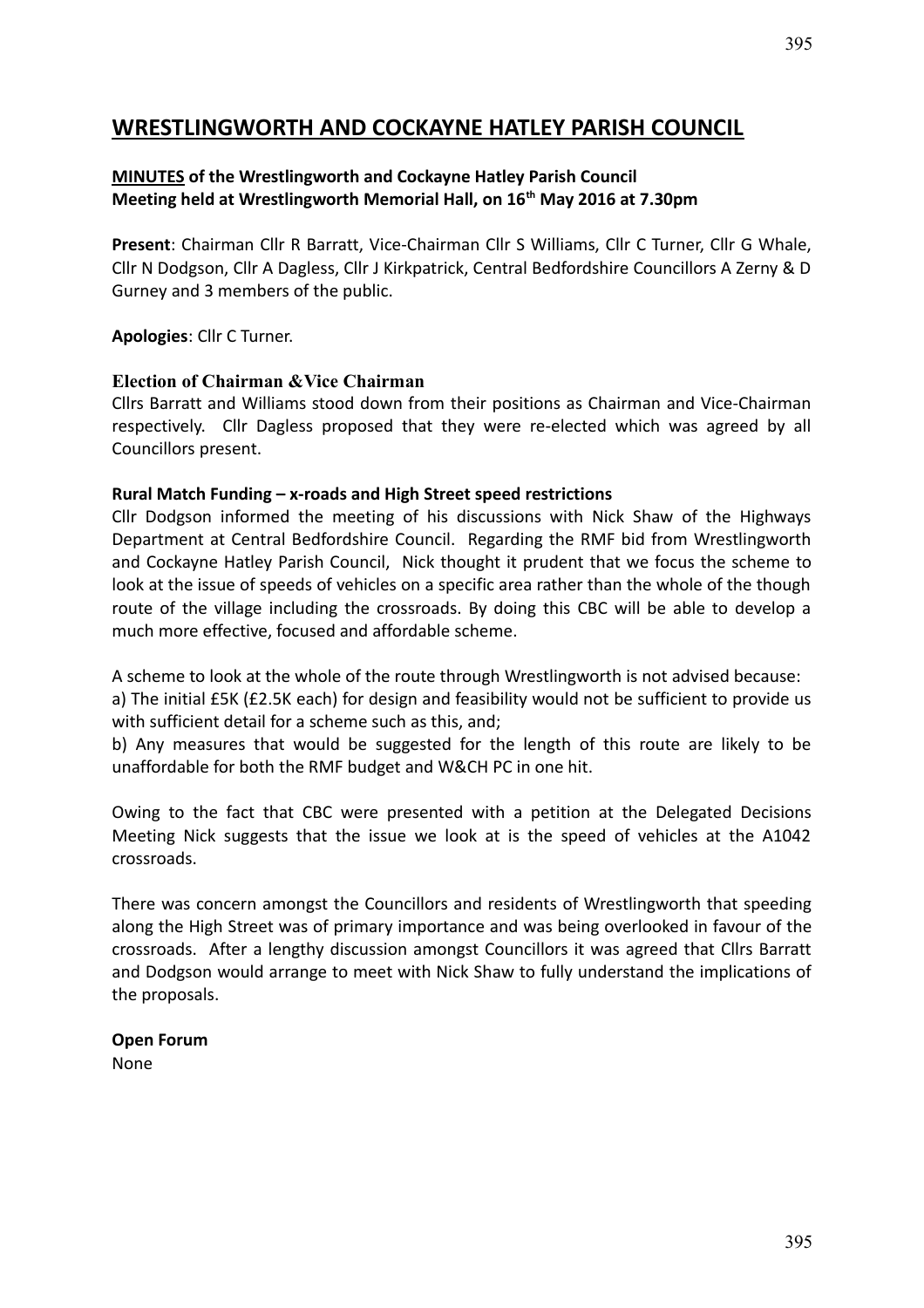Cllr Barratt declared his interest in a planning application regarding trees at 1 Church Lane. Cllr Williams declared an interest in tree pollarding in wood behind Chapel Close and Braggs Lane.

#### **Minutes of Previous Meeting**

The minutes of the Parish Council meeting held on 21<sup>st</sup> March 2016, having been previously circulated, were taken as read and signed as a true and accurate record.

#### **Matters arising & Chairman's report**

GI Plan Steering Group – Terms of reference have been circulated. Cllr Williams said that she would chair the group if necessary. Four members of the public have come forward from Wrestlingworth. Finding a representative from Cockayne Hatley is still in progress. **ACTION RB & AD**

Parish Newsletter – Cllr Barratt said that he would add to the Chairman's Annual report given at the AGM earlier – this could then be distributed as an insert in the next copy of the Village Link Magazine.

Removal of Ash Tree – carried forward. **Action RB**

Chairmans Report 16<sup>th</sup> May 2016

I have progressed the following since our last meeting,

- 1) I contacted Anglian Water to discuss the running water in Potton Road. They advised that they are awaiting contact from the owner of the bungalow as they need to gain access to the property to progress their investigation into the source of the water.
- 2) I spoke with Owen Harrison of CBC regarding the position with the granting of an exception site for affordable housing / allotments. He advised that discussions are progressing within CBC.
- 3) I contacted a local resident to confirm tree felling work was authorised by them and clarified the extent of the work being done
- 4) I inspected the road surface at the cross roads and reported to CBC that, in my opinion, the surface is dangerous and needs attention now.
- 5) I checked the notice board at the crossroads and found that it seems that eight screws have to be removed as well as using the key to unlock it. I will revisit and take the screws out.
- 6) I discussed the removal of the Ash tree growing close to the brook with the owner of 71 High Street and following this, advised Iain Finningan that there were no objections to the removal of the tree from the Parish Council or the resident.
- 7) Reported damage to the road surface in the vicinity of Home Farm development and insisted that the road be inspected immediately and action taken,
- 8) And lastly, I attended the Memorial Hall committee meeting.

#### **Portfolios**

It was agreed that the portfolios would be taken on by the following Councillors. PWWG, Communications, Brook Maintenance and Allotments – Cllr Barratt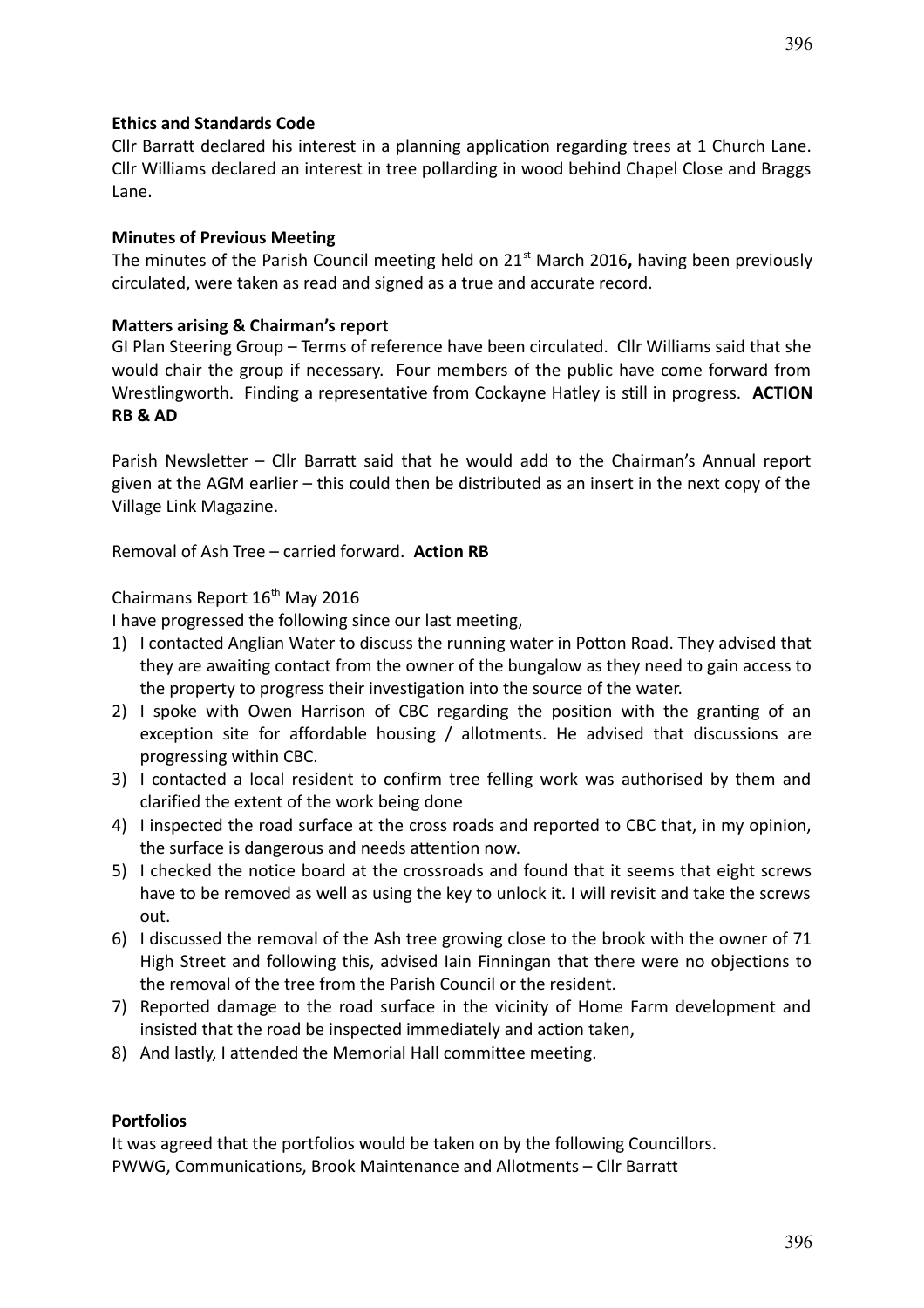Chairman of Neighbourhood Steering Committee and Green Infrastructure Plan – Cllr Williams Planning – Cllr's Turner and Whale Website/Broadband – Cllr Whale Children's Play Area/Facilities – Cllr Kirkpatrick Transport and Highways – Cllr Dodgson Responsible Financial Officer – Clerk Finance – Cllr Dagless to assist clerk when needed

**Neighbourhood Plan** - Cllr Williams then gave an update on the Neighbourhood Plan Steering Group -

Elizabeth Wilson and Cllr Williams met with Sally Chapman, a Principle Planning Officer at CBC, in mid-April to discuss progress on the Neighbourhood Plan. Sally has looked at the first draft of the Pre-Submission Draft Plan, the Settlement Envelope Review, the Local Greenspace Designation Report and the Character Assessment. She was very complimentary about the work done to date and the fact that we are further forward than other Neighbourhood Plan Groups in the district. Elizabeth Wilson, who is writing the draft plan, is now writing a second draft which will incorporate Sally's comments.

Sally has asked that we rewrite the Character Assessment to include the whole parish rather than the area within the Settlement Envelope. A first draft of the Cockayne Hatley element of a new document has been prepared and comments are currently being received from the Cockayne Hatley Focus Group.

Our application has been successful for funding for Rachel Hogger, the planning consultant who has worked with us previously. Due diligence has been completed and we await payment. Rachel will review the draft plan and associated documents and

- suggest editing of the plan where required
- prepare advice as to whether the plan meets the basic conditions
- liaise with the local planning authority
- review the strategic plan context
- review relevant evidence.

The final Pre-submission Draft Plan will be sent to all households in the parish for a statutory consultation period of at least six weeks. Any relevant comments will then be included in the final draft before it is sent to CBC. They will pass it to a government inspector who will comment on the Plan and it is this final version which will be the subject of a referendum.

As a matter of courtesy the Steering Group will consult those residents who are affected by the proposed alterations to the Settlement Envelope and those who whose land is being put forward as Local Green Space before the statutory consultation on the whole Neighbourhood Plan begins. Settlement Envelope consultation letters will go out during week beginning  $16<sup>th</sup>$  May.

The Steering Group met on  $5<sup>th</sup>$  May to review progress. There is a tension between finding ourselves in a statutory consultation period over the summer holidays and being able to use the Plan as evidence in a possible planning appeal on the land to the rear of 94 High Street.

397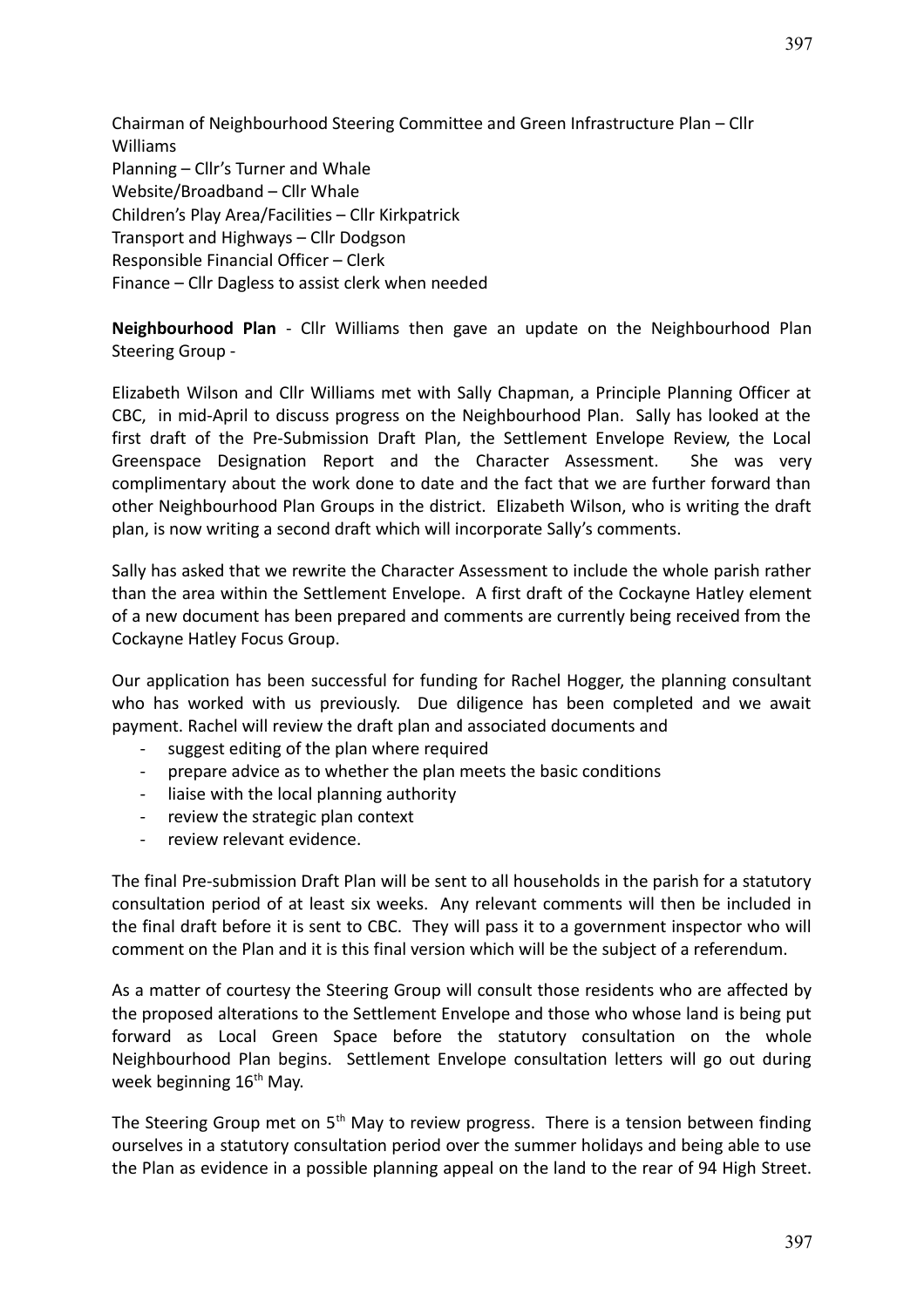We have agreed to proceed as quickly as we can, given other commitments that the Steering Group members have. A decision about the consultation period will be taken when we are closer to completing the work.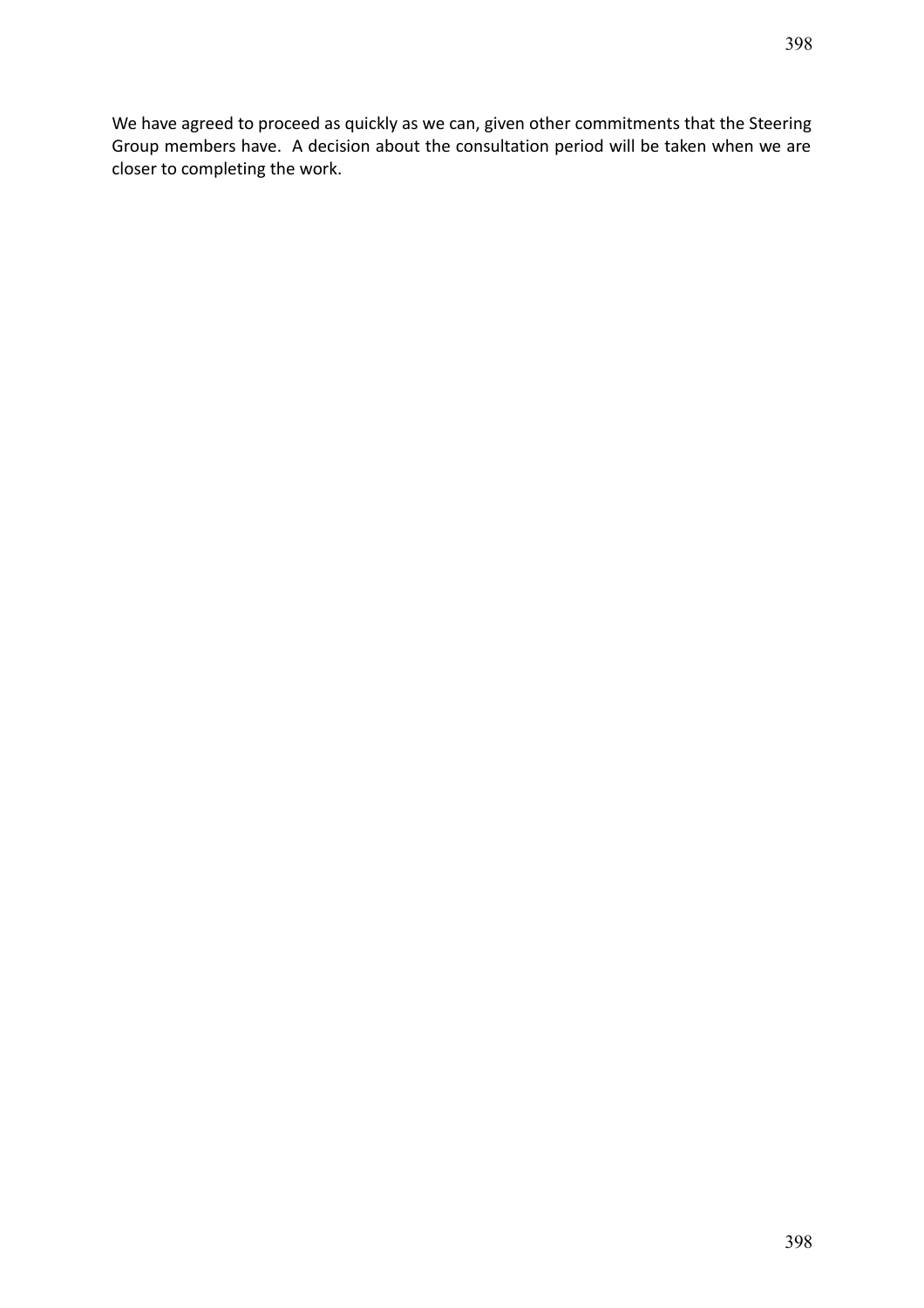## **GI Plan**

A copy of the GI Plan is now on the Parish Council website. At the meeting with Sally Chapman at CBC, she suggested that we should apply for both Local Green Space and Local Nature Reserve Designation for Lousy Bush Nature Reserve. Cllr Williams has received an offer of assistance from Steve Halton at CBC in making an application to Natural England for Local Nature Reserve designation. Cllr Williams considers that this should be in the remit of the new GI Plan Steering Group.

#### **Assets of Community Value**

Sally Chapman is advising that the Parish Council should consider applying to have the Chequers Public House listed as an Asset of Community Value. In the event of the pub being put up for sale a listing would give the parish a period of time in which to set up a community interest company and to purchase the Chequers before it could be offered on the open market.

This is the link to the guidance notes: **<http://www.centralbedfordshire.gov.uk/council/localism/rights.aspx>**

CBC has responded to a couple of questions which are not covered in the guidance:

- 1. We could re-apply for listing at the end of each five year period.
- 2. A Local Planning authority has the discretion whether or not to consider an Asset of Community Value as a material planning consideration if the landlord were to close the business and apply for change of use to residential. CBC generally requires evidence that the asset is no longer viable/ necessary to the community before they permit the loss of a community facility/asset. A listing adds weight and is likely to be considered.

In Cllr Williams's view it would be very easy to demonstrate the community value of the Chequers and she proposed that we make an application and advise the landlord of our intentions. Councillors agreed with the proposal for an application to be made. Cllr Barratt said that he would speak to the landlord of the Chequers to advise of our intentions. **ACTION SW & RB**

Cllr Dagless informed the meeting that he had a meeting planned with the Co-Op (owners of the barn, etc in CH) for mid-June to discuss their intentions towards their land in the hamlet**. ACTION AD**

#### **CBC Transport Strategy Consultation**

CBC currently provide funding for over half of the bus routes in Central Bedfordshire which are no longer commercially viable for bus companies to run. CBC also cover the costs of 43,000 bus pass holders and this current approach is no longer affordable. CBC are proposing to change how they make decisions on funding bus routes which are no longer viable for commercial bus companies to run and to facilitate a new process where community bus providers can compete to provide routes if there is enough demand. CBC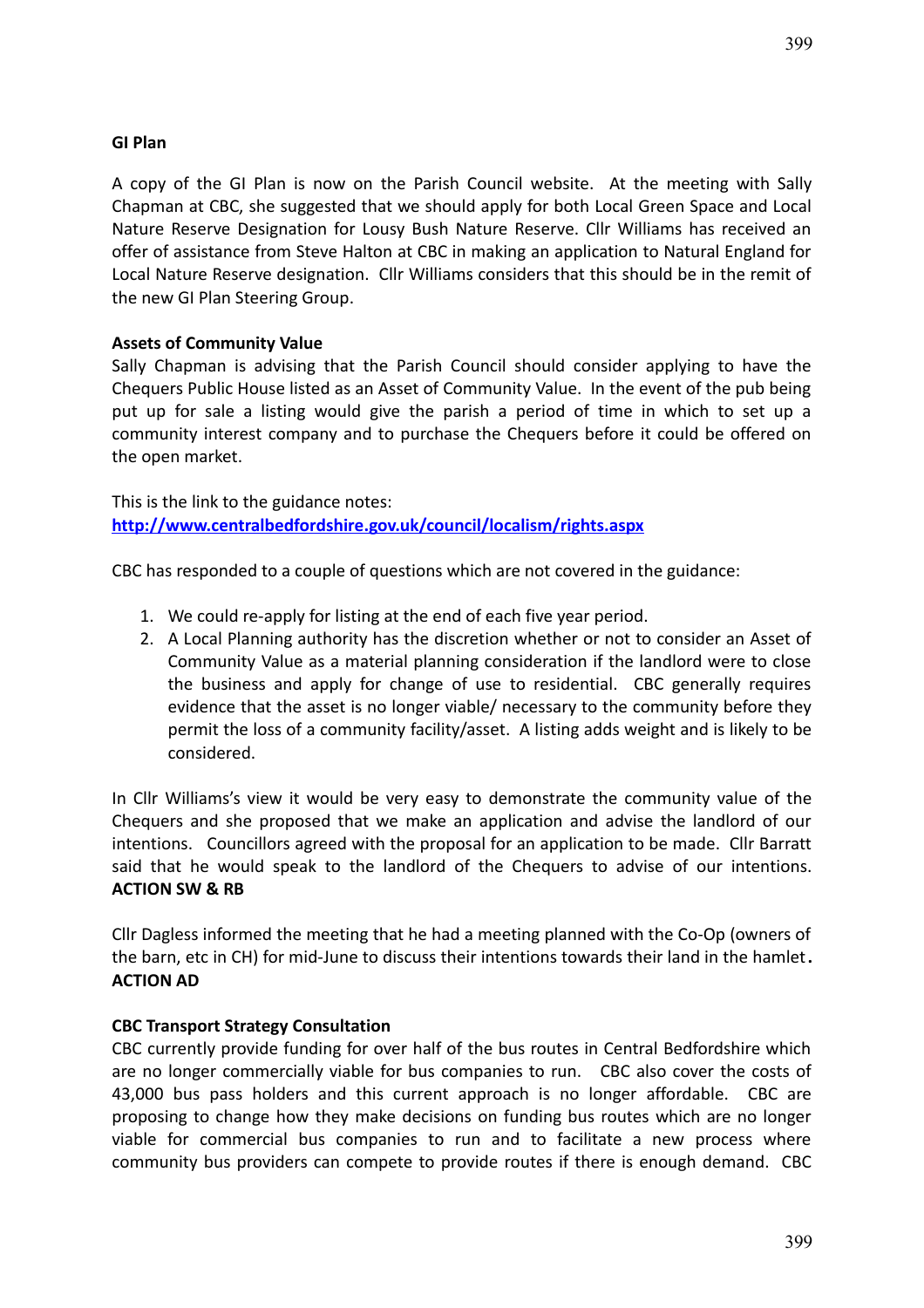are also proposing to make changes to concessionary fares, applications for bus passes and how they are renewed.

These changes will greatly affect the residents of the parish as many rely on public transport. Cllr Dodgson agreed to draft a reply CBC regarding this proposed change in transport strategy, including the issue that Cockayne Hatley currently has no bus service at all.

#### **Speedwatch**

A number of sites have been identified for traffic speed monitoring. Safety assessments have been carried out by the Beds Police Traffic Management Unit and the majority of these sites are now approved. Monitoring activities will commence shortly.

## **Clerk's report**

- Forwarded relevant emails to Parish Councillors and updated noticeboards
- Completed minutes, agenda, budget and financial statement for May's meeting
- Reconcilled bank statement with cheques written and transferred £3K to cover today's cheques
- Forwarded planning applications to Planning Committee
- $\bullet$  Attended Neighbourhood Planning meeting 5<sup>th</sup> May
- Chased new street light maintenance issue
- Meeting with Cllr Dagless and Alan Walden to discuss new accounts software package
- Meeting with Alan Walden to go through year end accounts
- UK Power Networks inventory
- **•** Grass cutting spreadsheet

#### **Planning**

#### **See appendix B**

Cllr Whale talked through the status of the various planning applications. He added that he would speak to Mark Sprag to discuss the removal of condition 16 of application 15/01481. **ACTION GW**

#### **Finance**

See appendix A – Councillors approved the payment of invoices and Cllr Barratt signed the cheques. The Bank Reconcilliations were reviewed by the Councillors. Cllr Dagless then talked through the budget previously circulated  $-$  see appendix C. A new accounting package – SAGE – was then discussed. It was decided that the new package is needed to ensure that figures are shown without VAT as the present software is over 15 years old, is unsupported and is not a 'business' software. All in favour **ACTION CD & AD**

#### **Equality Issues**

No issues to report

#### **Correspondence**

 Youth Club – letter received from Debbie Hughes regarding the setting up of a Youth Club for the parish. Debbie has requested a grant from the Parish Council of £366.92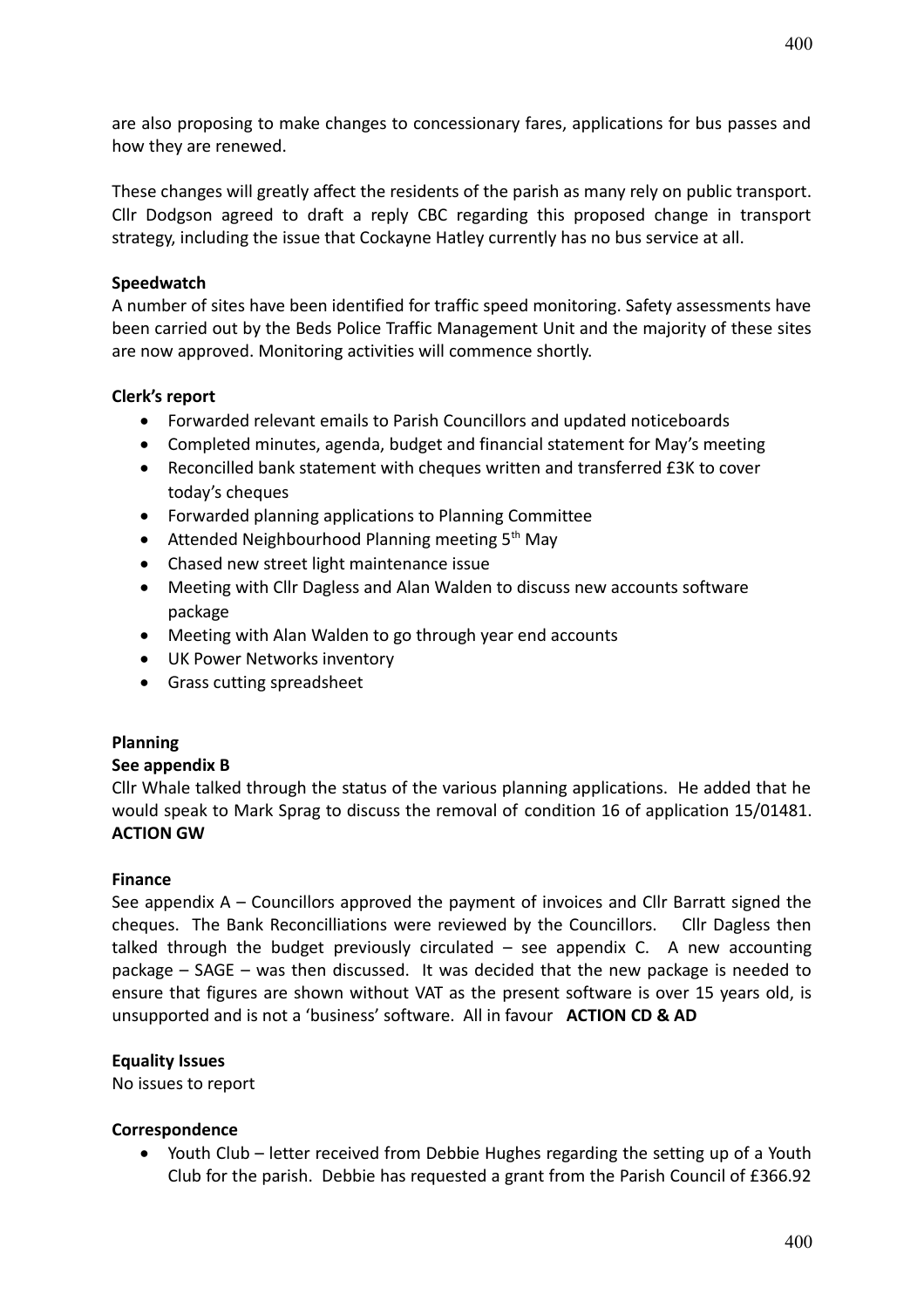Correspondence received from Centenary Fields, led by Fields in Trust and the Royal British Legion. This is a national initiative which aims to protect war memorial fields, parks and green spaces created in memory of those who lost their lives during World War I. As the Children's play area, Amenity field and other green spaces in Wrestlingworth are covered under the Green Infrastructure Plan, it was agreed to use this initiative to protect green spaces in Cockayne Hatley. Documentation passed to Cllr Dagless to investigate. **ACTION AD**

## **Any Other Business**

Cllr Kirkpatrick expressed concern over the removal of a large quantity of trees in the area backing on to Chapel Close, Braggs Lane and Church Lane. It was agreed that he would contact the Forestry Commission and explain that being a small village we were not interested in pursuing any legal challenge, but were more interested in understanding the regulations going forward. As a council we need to have the knowledge-base for future treefelling activities.

#### **Date of Next Meeting** – 20<sup>th</sup> June

Apologies received from Cllr Barratt, so Cllr Williams will chair the meeting.

There being no further business, the meeting closed at 9.15pm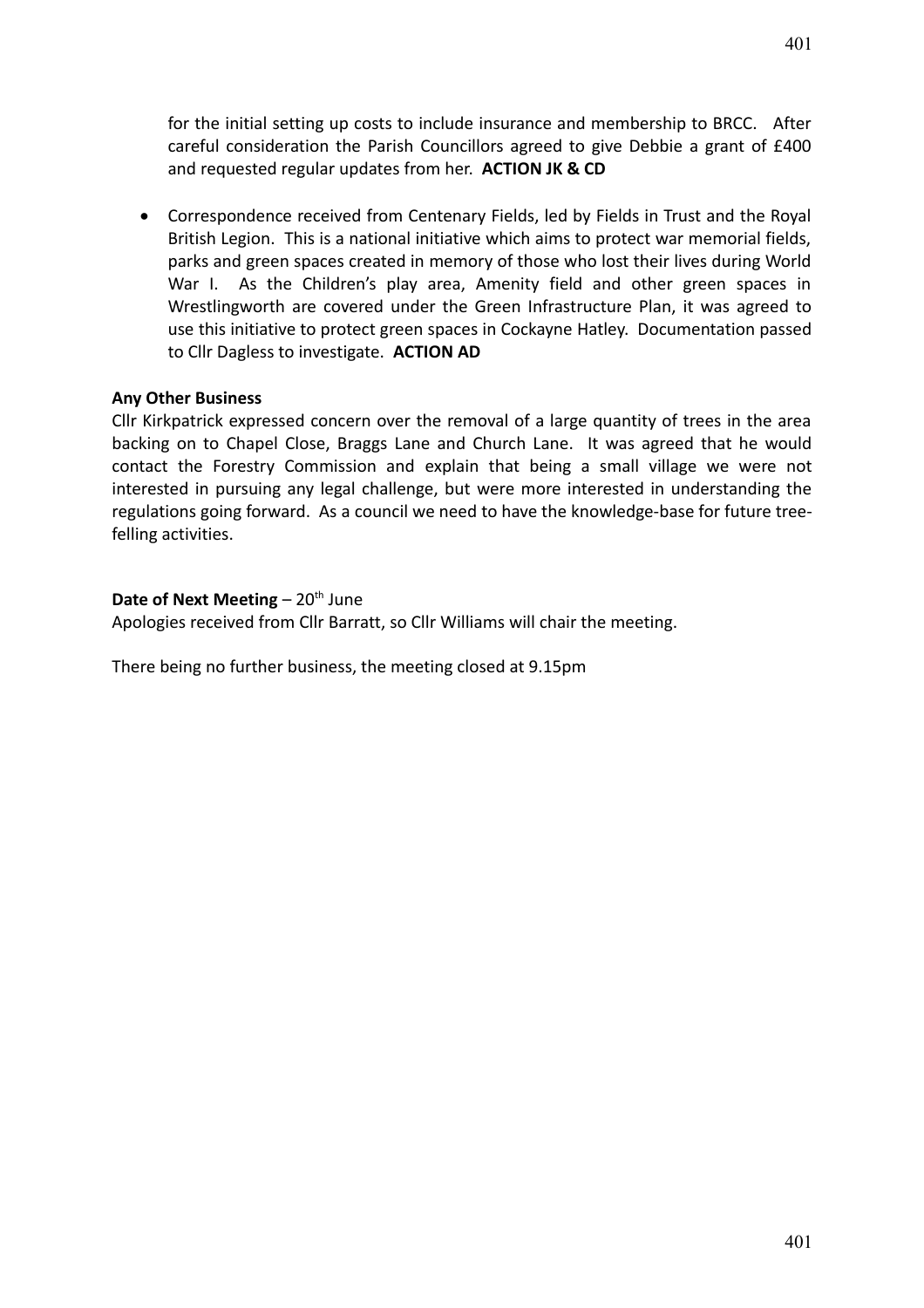## **Appendix A**

# **Financial Report – May 2016**

| April & May           | E-on Electricity supply D/Debit                                                      | 230.46  |
|-----------------------|--------------------------------------------------------------------------------------|---------|
| April & May           | Clerk's Salary D/Debit                                                               | 704.34  |
| March, April &<br>May | D J Granger – Grass cutting Contractors                                              | 2516.40 |
| March                 | Terry Seymour - electrical maintenance                                               | 64.50   |
| April & May           | Clerk's expenses                                                                     | 142.52  |
| May                   | BATPC – affiliation fee                                                              | 159.00  |
| March                 | Wrestlingworth Memorial Hall - Hall hire                                             | 14.00   |
| May                   | C Dear - Salary Neighbourhood Plan Minute<br>taking $5th$ May 2016 (3 hours @ £8.83) | 26.49   |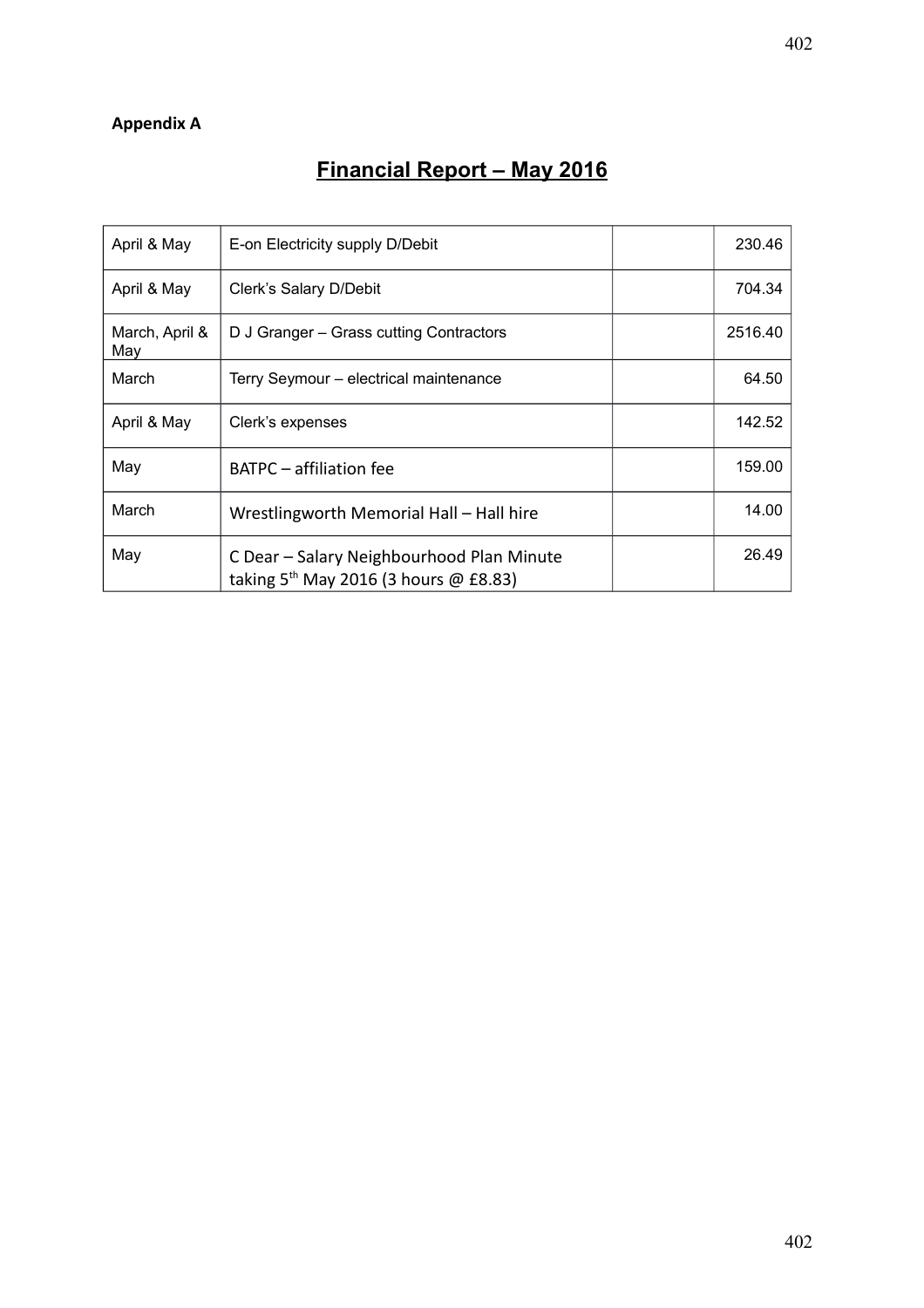| <b>Wrestlingworth and Cockayne Hatley Parish Council</b> |               |             | <b>Planning</b><br><b>Applications</b><br>2014-2016                                                                                                                                                                                                                                                            |                   |                                     |
|----------------------------------------------------------|---------------|-------------|----------------------------------------------------------------------------------------------------------------------------------------------------------------------------------------------------------------------------------------------------------------------------------------------------------------|-------------------|-------------------------------------|
| File<br>no                                               | <b>CBC No</b> | TYP<br>Е    | <b>Application</b>                                                                                                                                                                                                                                                                                             | Respons<br>e date | Decision<br>W&CHP<br>C              |
|                                                          | CB/15/01129   | <b>FULL</b> | Cockayne Hatley Hall, Village Road, Cockayne<br>Hatley, Sandy, SG19 2EA.<br>Erection of a three bay car port and<br>workshop/mower store                                                                                                                                                                       |                   |                                     |
|                                                          | CB/15/01760   | <b>FULL</b> | Church of St John the Baptist, Hatley Road,<br>Cockayne HatleyStorage shed, painted steel with<br>internal wooden floor.                                                                                                                                                                                       |                   |                                     |
|                                                          | CB/15/00186   | TCA         | 3 Church Lane, Wrestlingworth, Sandy, SG19 2EU<br>Works to trees within a Conservation Area: Fell<br>two Ash trees located on the northern garden<br>boundary adjacent to the property named Keston,<br>Church Path, Church Lane. The trees are numbered<br>T1 & T6 on the map provided.                       |                   |                                     |
|                                                          | CB/15/00191   | TCA         | Tempsford House 1 Potton Road, Wrestlingworth,<br>Sandy, SG19 2EY<br>Works to a tree within a Conservation Area: Prune<br>one Yew tree overhanging the roof of the cellar of<br>the Chequers Public House                                                                                                      |                   |                                     |
|                                                          | CB/15/00310   | TCA         | Wrestlingworth Lower School, Church Lane,<br>Wrestlingworth, Sandy, SG19 2EU<br>Works to Trees within a Conservation Area: Prune<br>1 Oak, 1 Maple, 1 Whitebeam & 1 Cherry tree. The<br>trees are located adjacent to Church Lane to the<br>front of the school building /car park opposite 12<br>Church Lane. |                   | Agreed with<br>reservations         |
|                                                          | CB/15/00322   | TCA         | Walnut Cottage, 14 Church Lane, Wrestlingworth,<br>Sandy, SG19 2EU<br>Notification of works to trees in a Conservation<br>Area: Prune 2 No. Walnut trees listed as T1 & T17<br>on the map provided. T1 is located close to No. 12<br>Church Lane, T17 is located at the south eastern<br>garden boundary.      |                   | Agreed                              |
|                                                          | CB/15/00478   | <b>TCA</b>  | Works to trees within a Conservation Area:<br>Fell one Apple tree within the rear garden:<br>tree shown as T1 on the map                                                                                                                                                                                       |                   | No<br>Objection                     |
|                                                          | CB/15/00508   | <b>TCA</b>  | Works to a tree within a Conservation Area:<br>Prune one large Horse Chestnut tree located<br>north east of the Church and close to Church<br>Road.                                                                                                                                                            |                   | No<br>Objection                     |
|                                                          | CB/15/03734   | FULL        | Front porch to 132 High Street, Wrestlingworth                                                                                                                                                                                                                                                                 |                   | N <sub>0</sub><br>Objection         |
|                                                          | CB/15/04887   | OUT         | Outline Application for the erection of up to<br>30 No. dwellings and associated<br>infrastructure.                                                                                                                                                                                                            |                   | Objection                           |
|                                                          | CB/16/00305   | <b>FULL</b> | Land adj to 81 High Street, Wrestlingworth, SG19<br>2EJ, Erection of 3 storey dwelling                                                                                                                                                                                                                         |                   | Withdrawn<br><b>Now</b><br>16/01705 |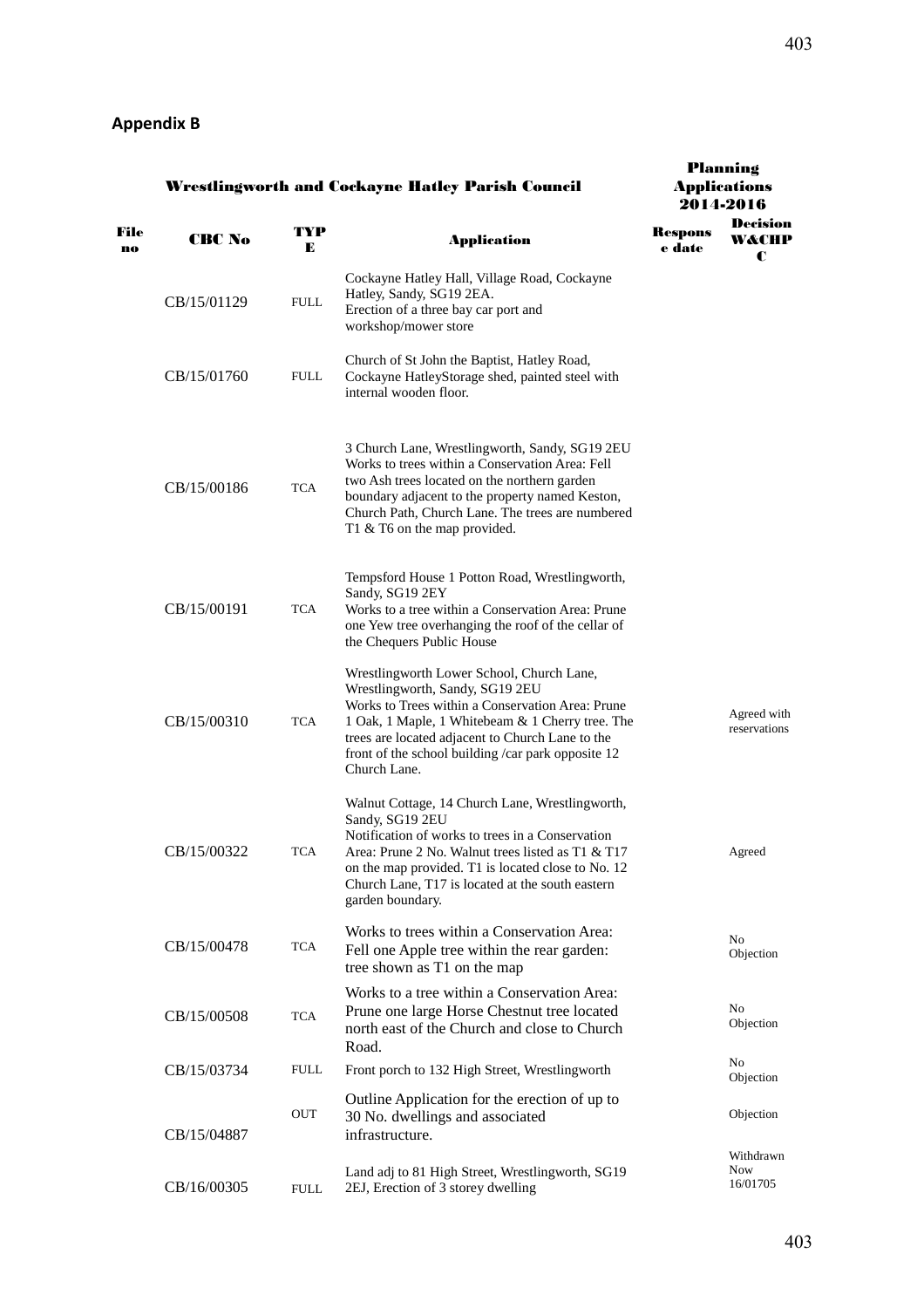| CB/16/00829                               | <b>FULL</b>                       | The Lodge Manor Farm, Sutton Road,<br>Eyeworth, Sandy, SG19 2HL, Erection of a<br>single storey oak framed garden room                                                  | No<br>Objection                                 |
|-------------------------------------------|-----------------------------------|-------------------------------------------------------------------------------------------------------------------------------------------------------------------------|-------------------------------------------------|
| CB/16/01795                               | <b>FULL</b>                       | Land adj to 81 High Street, Wrestlingworth, SG19<br>2EJ, Erection of 3 storey dwelling                                                                                  | Assessing                                       |
| CB/16/00119<br>CB/16/02030<br>CB/16/01785 | <b>TCA</b><br><b>FULL</b><br>VOC. | 3 Church Lane. Application to trim tree<br>overhanging from neighbour's garden<br>5 Church Lane. Proposed Rear Extension<br>Strike condition 16 of application 15/01481 | No.<br>Comment<br>Assessing<br><b>Objection</b> |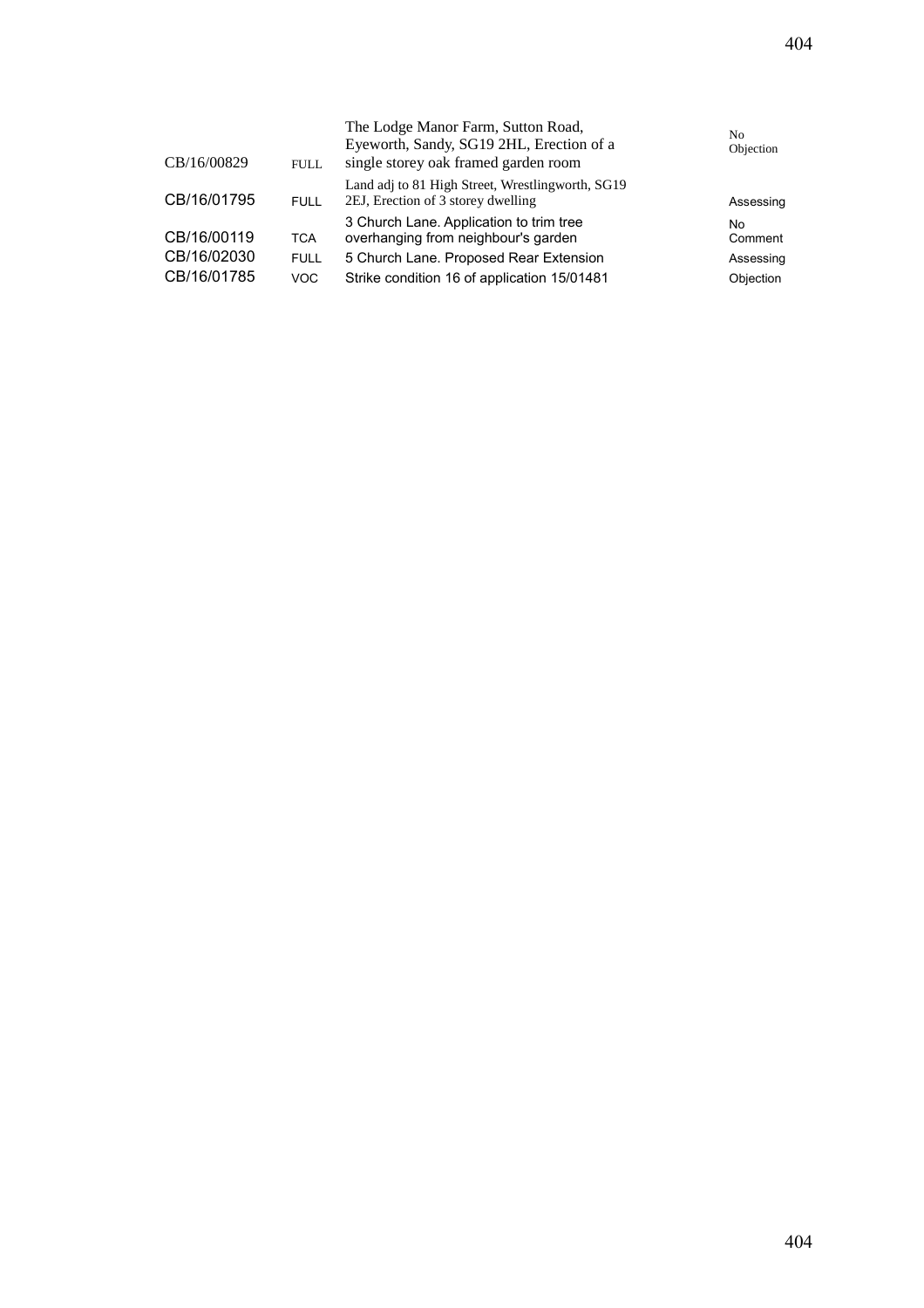## **Appendix C**

# **WRESTLINGWORTH & COCKAYNE HATLEY PARISH COUNCIL FINANCIAL STATEMENT AT 30 APRIL 2016**

|                                   |                |                          |                | <u>2015/1</u> |
|-----------------------------------|----------------|--------------------------|----------------|---------------|
|                                   | 2016/17        |                          |                | <u>6</u>      |
|                                   | Year           | <u>To</u><br><b>Spen</b> | <b>Budge</b>   |               |
|                                   | to date        | d                        | t              | <b>Actual</b> |
| Income                            |                |                          |                |               |
| Precept                           | 19120          | 0                        | 19120          | 18944         |
| Interest                          | $\overline{2}$ | 18                       | 20             | 29            |
| <b>Grass Cutting Contribution</b> | $\mathbf 0$    | 352                      | 352            | 353           |
| VAT refund                        | 0              | 3500                     | 3500           | 2487          |
|                                   |                |                          |                |               |
| <b>Total Income</b>               | 19122          | 3870                     | 22992          | 21813         |
| <b>Operational Expenses</b>       |                |                          |                |               |
| <b>Accountants fees</b>           | 0              | 270                      | 270            | 220           |
| <b>Affiliation Fees</b>           | 0              | 300                      | 300            | 298           |
| Amenity Field lease               | 0              | 120                      | 120            | 120           |
| <b>British Legion</b>             | 0              | 25                       | 25             | 25            |
| <b>Church Clock Maintenance</b>   | 0              | 325                      | 325            | 275           |
| <b>Churchyard Maintenance</b>     | $\mathbf 0$    | 2000                     | 2000           | 560           |
| Clerk's expenses                  | $\mathbf 0$    | 350                      | 350            | 312           |
| Clerk's salary                    | 352            | 4148                     | 4500           | 4204          |
| <b>Election expenses</b>          | 0              | 375                      | 375            | 65            |
| Electricity - street lighting     | 117            | 1383                     | 1500           | 1323          |
| Electricity/lighting - maint      | 0              | 400                      | 400            | 408           |
| <b>General Maintenance</b>        | 0              | 100                      | 100            | 75            |
| Grants (see below)                | 0              | 2000                     | 2000           | 2885          |
| Normal Grass and Hedge cutting    | 0              | 9000                     | 9000           | 10276         |
| Other grounds & tree work         | 0              | 2000                     | 2000           | 744           |
| Insurance                         | $\pmb{0}$      | 725                      | 725            | 719           |
| <b>Memorial Hall Hire</b>         | 53             | 122                      | 175            | 140           |
| Millenium Garden                  | 0              | 100                      | 100            | 0             |
| Notice Board                      | 0              | 0                        | $\overline{0}$ |               |
| Parish Tidy Up                    | 0              | 500                      | 500            | 690           |
| Playing field Maintenance         | 0              | 500                      | 500            | 3572          |
| Playing field lease               | 0              | 360                      | 360            |               |
| Training expenses                 | 0              | 200                      | 200            | 20            |
| War memorial                      |                |                          |                | 510           |
| Web site                          | $\pmb{0}$      | 500                      | 500            | 63            |